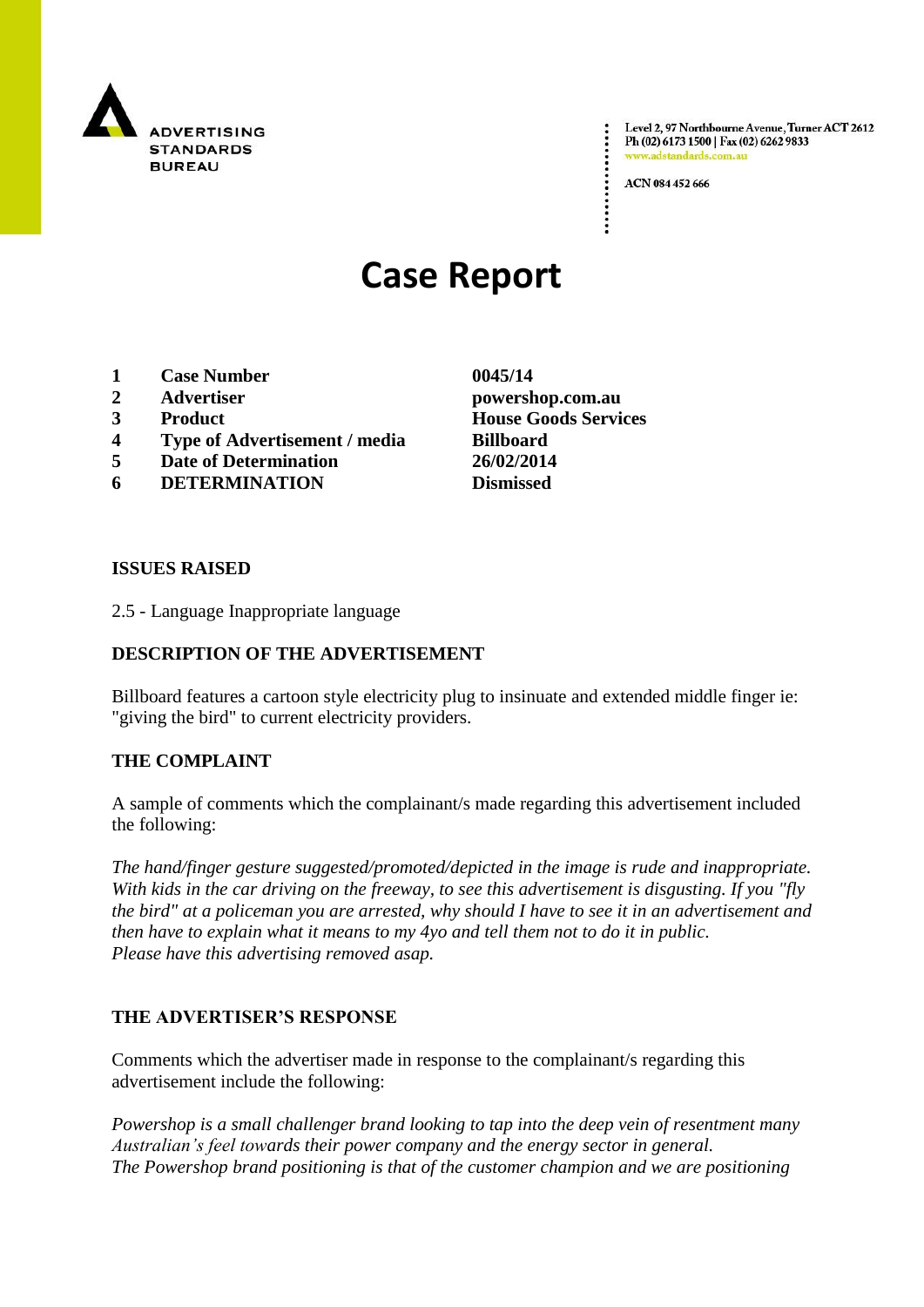*ourselves as different from the rest – we are younger, less corporate, a real alternative to the major players, as demonstrated by our 95% customer satisfaction.*

*Our message is aimed at the household budget manager in Victoria who is feeling resentment towards their existing electricity supplier. We are encouraging them to switch to Powershop in a fun and engaging way by 'giving the bird' to their current supplier.*

*The image of 'flipping the bird' originated pre-Roman times but today, in Western culture, it is a highly popular and universally recognised symbol of aggression.*

*Our advertising is clearly aimed at adults and is part of a wider humorous campaign. As to whether it contravenes section 2 of the AANZ Code of Ethics, we do not see it fitting under any of the categories (s2.1 – s 2.5). This only leaves s2.6 and while the gesture is an offensive one, it cannot reasonably be said to prevail against community standards for the State of Victoria in 2014. In addition, it is not in the context of health or safety.*

*The intention is to cause laughter, not offence and we believe the majority will take the advertisement in the spirit it is intended.*

### **THE DETERMINATION**

The Advertising Standards Board ("Board") considered whether this advertisement breaches Section 2 of the Advertiser Code of Ethics (the "Code").

The Board noted the complainant's concern that the advertisement features a rude and inappropriate gesture that is not suitable for viewing by children.

The Board viewed the advertisement and noted the advertiser's response.

The Board considered whether the advertisement was in breach of Section 2.5 of the Code. Section 2.5 of the Code states: "Advertising or Marketing Communications shall only use language which is appropriate in the circumstances and strong or obscene language shall be avoided".

The Board noted that the advertisement includes an image of a large electricity lead with the prongs at the end of the plug formed in a way so that it looks like the plug has the middle prong extended to appear like a hand giving "the bird." The text reads "Shall we tell your power company or do you want to?" The business name appears at the bottom, Powershop.com.au

The Board noted that it is reasonable to include gestures as part of considerations regarding language and therefore it is appropriately considered within section 2.5 of the Code. The Board noted that the advertisement is designed to draw the attention of the viewer to an alternative and relatively new electricity supplier. The Board noted that the image in the advertisement is clearly meant to replicate the gesture people use to indicate they want

someone to "go away."

The Board noted that it had previously upheld complaints about a billboard for The Investors Club (ref: 0288/12), that included an image of a hand with the middle finger extended and the headline which read "Stuff Paying Tax".

In the above case, the Board considered that "although specific words are not used to express distaste for paying tax, there is an image, that is a universally recognised gesture meaning "fuck you" or "fuck off". The Board noted that the advertisement was displayed on a billboard that could be easily viewed by children and that the gesture could easily be